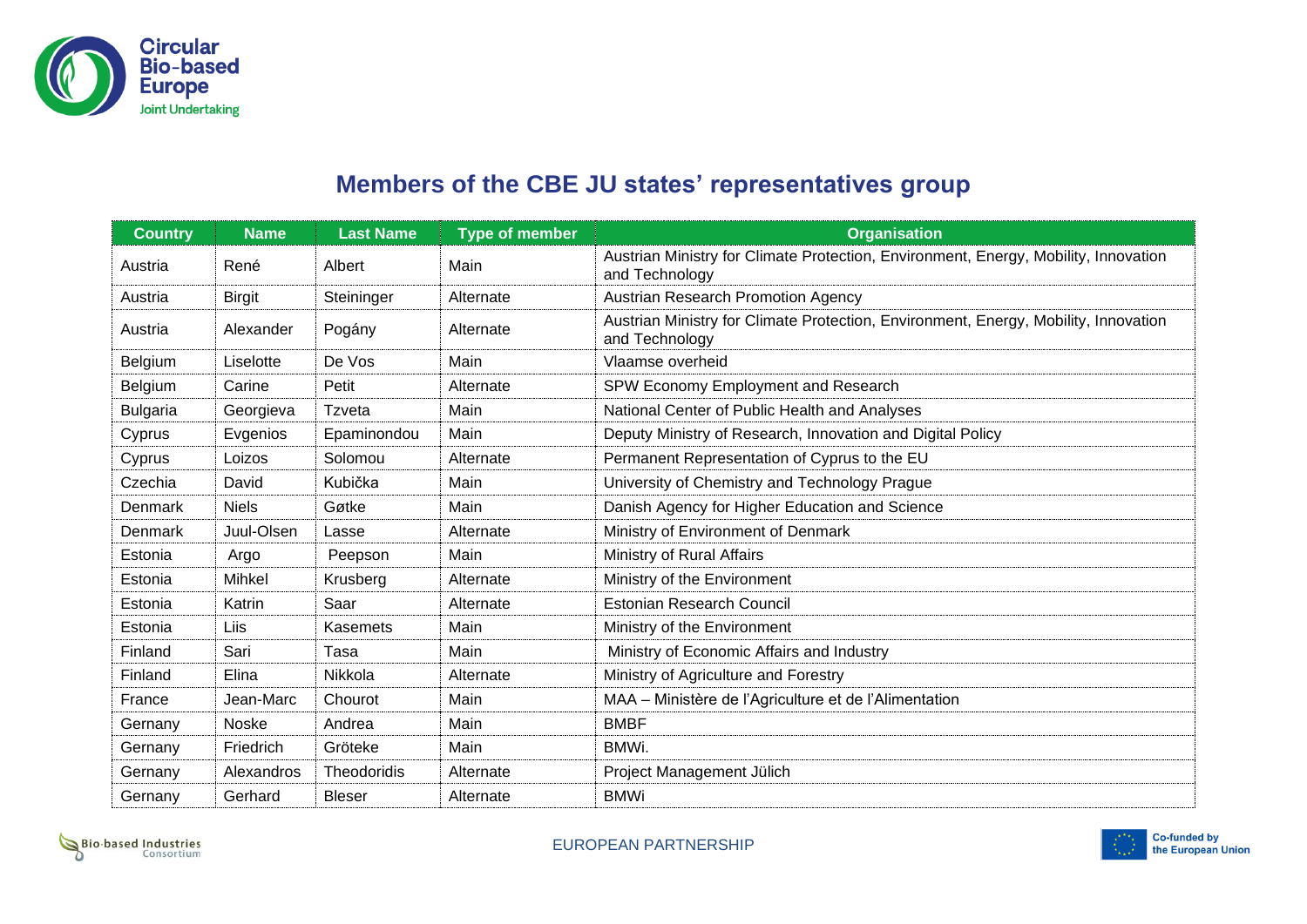

| Greece      | Aikaterini       | Papadouli          | Main                                    | PRAXI Network - Foundation for Research and Technology                                              |
|-------------|------------------|--------------------|-----------------------------------------|-----------------------------------------------------------------------------------------------------|
| Greece      | Antonios         | Gypakis            | Alternate                               | General Secretariat for Research and Innovation                                                     |
| Hungary     | Tóth             | Orsolya            | Alternate                               | National Research, Development and Innovation Office                                                |
| Hungary     | <b>Barna</b>     | Kovács             | Main                                    | Permanent Representation of Hungary to the EU                                                       |
| Ireland     | <b>Patrick</b>   | <b>Barrett</b>     | Main                                    | Department of Agriculture, Food and the Marine                                                      |
| Ireland     | Majbritt         | Bolton-<br>Warberg | Alternate                               | Marine Institute                                                                                    |
| Italy       | Fabio            | Fava               | Main<br>Vice-Chair of the<br><b>SRG</b> | University of Bologna                                                                               |
| Italy       | Paola            | Branduardi         | Alternate                               | University of Milano Bicocca                                                                        |
| Latvia      | <b>Baiba</b>     | Švāne-Upmale       | Main                                    | Ministry of Education and Science                                                                   |
| Lithuania   | Diana            | Šalkauskienė       | Main                                    | Ministry of Agriculture of the Republic of Lithuania                                                |
| Lithuania   | Anastasija       | Novikova           | Alternate                               | <b>Vytautas Magnus University</b>                                                                   |
| Luxembourg  | Rebecca          | Damotte            | Main                                    | Luxinnovation                                                                                       |
| Netherlands | Willemien        | Van Asselt         | Main                                    | Ministry of Agriculture, Nature and Food Quality European, International and<br>Agroeconomic policy |
| Netherlands | Pauline          | <b>Buffing</b>     | Alternate                               | Ministry of Agriculture, Nature and Food Quality Strategy, Knowledge and Innovation                 |
| Poland      | Agata            | Foks               | Main<br>Chair of the SRG                | Ministry of Education and Science                                                                   |
| Poland      | Justyna          | Cieślikowska       | Alternate                               | Ministry of Agriculture and Rural Development                                                       |
| Poland      | Podlaska         | Bożena             | Alternate                               | National Centre for Research and Development                                                        |
| Portugal    | Maria João       | Fernandes          | Main                                    | MCTES/ANI                                                                                           |
| Portugal    | <b>Bertíilia</b> | Valadas            | Alternate                               | MAAC/SGA                                                                                            |
| Portugal    | <b>Bruno</b>     | Dimas              | Alternate                               | MA/GPP                                                                                              |
| Portugal    | José             | <b>Matos</b>       | Alternate                               | <b>MA/INIAV</b>                                                                                     |
| Slovakia    | Pavol            | Povraz             | Main                                    | National Agricultural and Food Centre                                                               |
| Slovakia    | Jan              | Hecl               | Alternate                               | National Agricultural and Food Centre                                                               |
| Slovenia    | Nina             | Vrabelj            | Main                                    | Chamber of Commerce and Industry of Slovenia                                                        |
| Spain       | Marta            | De Diego           | Main                                    | CDTI - Ministry of Science and Innovation.                                                          |

Bio-based Industries